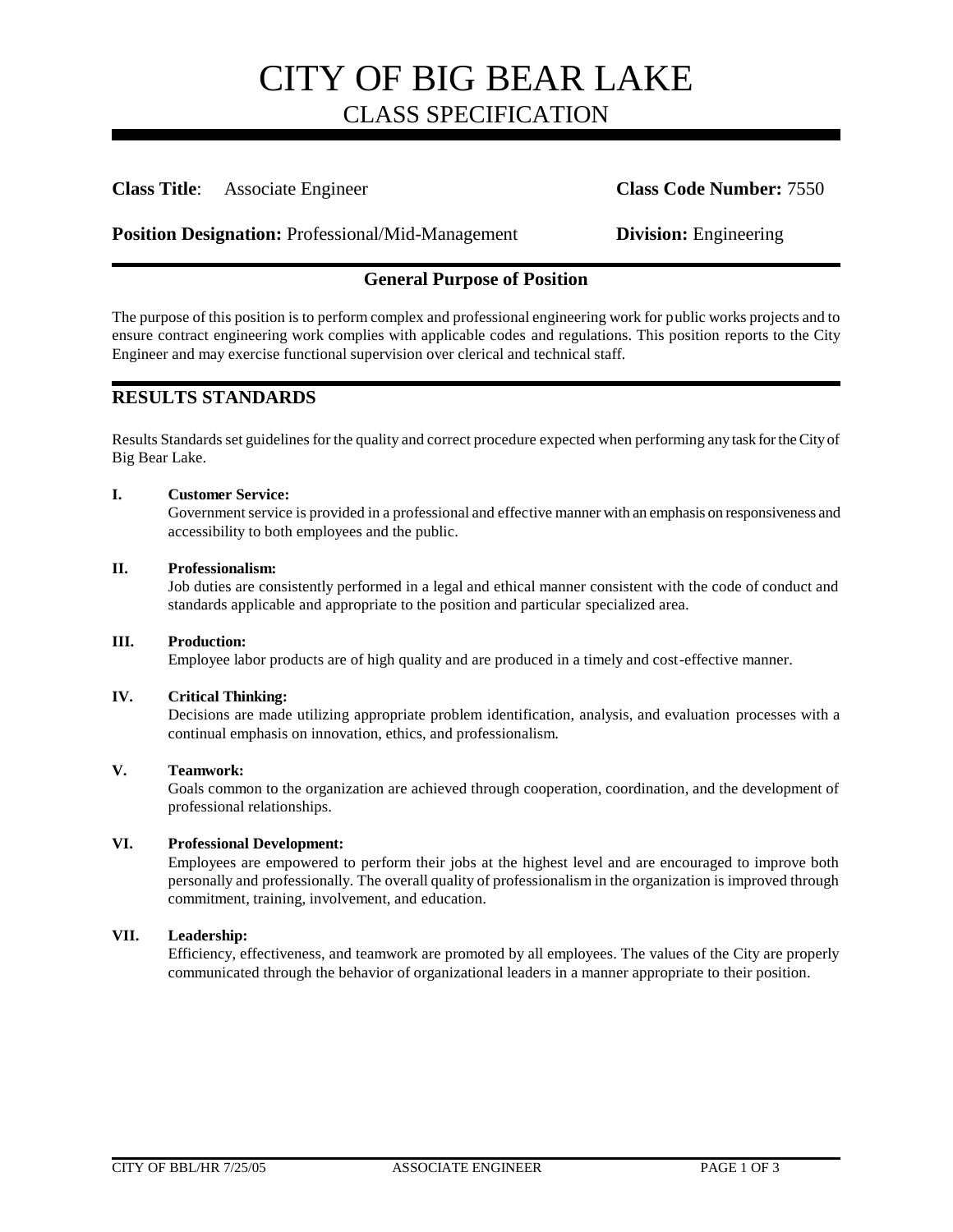# **FORMAT**

**Result Statements:** (in bold) describe common results expected of the Division or results specific to a particular position.

Performance Standards (preceded by a  $\Box$ ) describe the specific manner in which the associated Result Statement is achieved by this position. Multiple Performance Standards are associated with each Result Statement and define the expectations for employee performance.

### **A. New development, construction, and land uses within the City are reviewed for compliance.**

- Requests For Proposals are developed for all Engineering and Public Works projects in accordance with established City procedures.
- □ The City=s Capital Improvement Program projects (streets, drainage, park improvement, etc.) are managed through contract administration, design review and construction inspection.
- □ Staff reports on Engineering and Public Works projects are prepared as directed.
- **B. Plan review operations are performed to allow for appropriate modifications and corrections to ensure safe construction practices and to ensure code compliance.**
- $\Box$  Plans, hydrology/hydraulic studies, legal descriptions and engineering specifications are reviewed where appropriate for compliance with applicable codes, requirements, and standard engineering practices.
- $\Box$  Development applications are reviewed and given engineering approval when appropriate.
- Environmental documents prepared by other City departments are reviewed for compliance with applicable regulations.
- **C. Procedures, forms, maps, and files are updated to ensure compliance with current codes and regulations.**
- $\Box$  The City=s NPDES program is administered to comply with all provisions of the City=s NPDES contract.
- $\Box$  The administration of the City=s Flood Plain Management ordinance.
- $\Box$  Professional plans and specifications are developed to implement and maintain the City=s Master Drainage Plan.
- Assistance is provided in the preparation of street system maps, data bases and comprehensive plans.
- $\Box$  The City=s Solid Waste Management program is administered to comply with all regulations.
- **D. Members of the public are assisted in a courteous, timely, and professional manner.**
- Permit and development applicants are instructed as to the proper procedures for completing engineering requirements.
- Information regarding applicable City, State, and Federal regulations pertaining to engineering, building and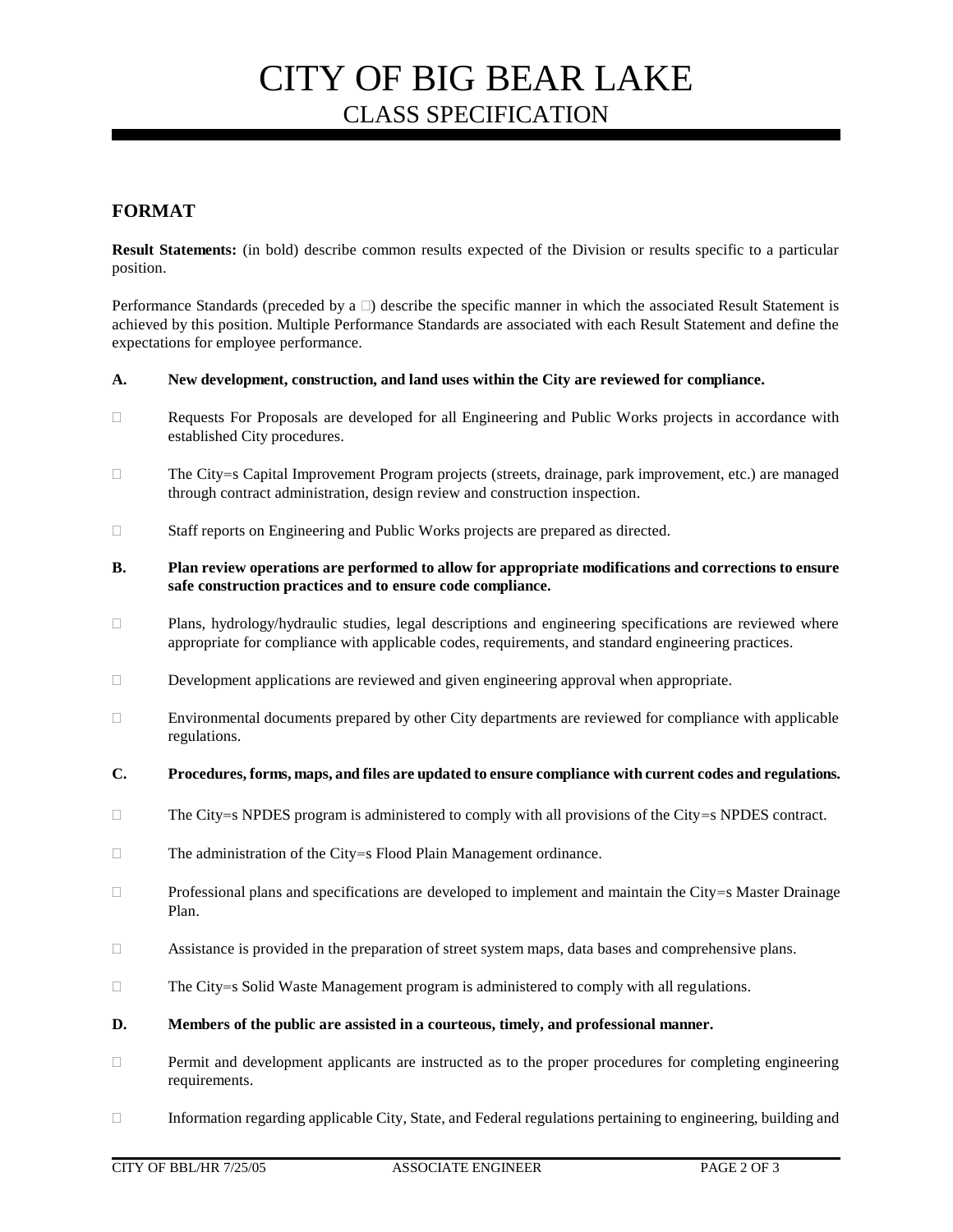construction is disseminated as required by public request.

 $\Box$  The City=s interests are represented through attending and participating in various meetings (SANBAG, CalTrans, etc.) as directed.

**E. Research is conducted and compiled on land use and development issues.**

- $\Box$  Studies, surveys and/or research are conducted as directed in support of the City=s Master Plan of Roads, Drainage and Pavement Management program.
- $\square$  Support is provided for the development and implementation of the City=s transportation plan through conducting traffic surveys, performing warrant checks and reviewing accident records.

# **Qualifications**

**Education:** A Bachelor's degree in Civil Engineering is required.

**Experience:** Two years progressively responsible public sector engineering experience is required.

### **Knowledge, Skills, Abilities, and Personal Characteristics**

This position requires comprehensive knowledge of modern Engineering and Public Works principles and practices. Knowledge of public sector management practices is required. The individual must possess a basic knowledge of spreadsheet, database and word processing software. The ability to utilize CAD software is preferred.

The individual should be able to exercise sound judgment, be able to plan, be well organized, have excellent verbal and written communication skills, work well under pressure, be proactive, and be flexible and cooperative. The individual should also be accurate, timely, and discreet. This position requires excellent interpersonal skills and the ability to operate in a complex political environment.

# **Physical Requirements**

The following requirements are representative of those that must be met by an employee to successfully perform the essential functions of this job. This position may require extended periods of sitting. Light lifting (up to 25 lbs.) and walking through and around field sites is required occasionally. This position requires manual manipulation of a keyboard, phone, other standard office machines and the operation of a motor vehicle.

# **Special Requirements**

This position requires registration as a Civil Engineer in the state of California (or the ability to obtain such designation within one year from date of employment).

### **Tools**

This position requires familiarity with and the use of and standard office equipment and technology.

# **Work Environment**